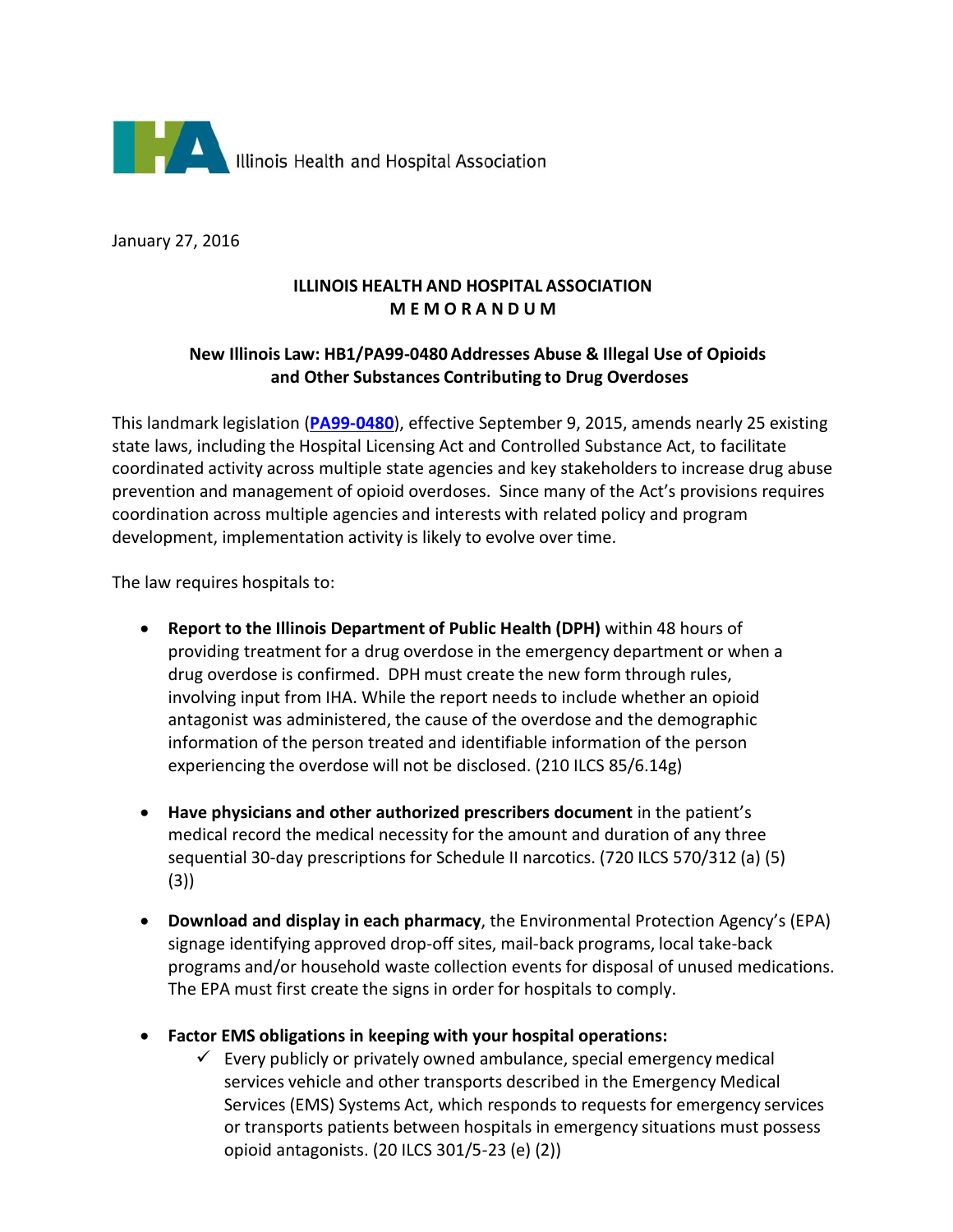New Illinois Law: HB1/PA99-0480 January 27, 2016 Page 2

- $\checkmark$  Every school district, public or private school must immediately activate the EMS system (call 911) after administering an opioid antagonist. (105 ILCS 5/22-30(f-5))
- $\checkmark$  EMS Medical Directors shall address Regional standing medical orders for the administration of opioid antagonists. (210 ILCS 50/3.30 (10)

## **Background**

Prompted by concern over a growing number of heroin-related overdose deaths, the Illinois House formed a special Task Force last year that conducted several regional hearings across the state. Participants' frequent comments underscored that diversion and misuse activity is a likely consequence of the increasing amount of opioids prescribed across the general population. The abundance of unused medications available in people's homes inadvertently creates opportunities for unauthorized access to controlled II substances and may be fueling addictive behaviors leading to heroin abuse.

Representative Lou Lang (D-Skokie), served as chair of the Task Force on the Heroin Crisis, and introduced HB1 earlier this year, convening various healthcare professionals, state agencies and industry leaders on numerous occasions during the Spring session to encourage a consensusbased approach for implementing effective strategiesto address opioid and heroin misuse and overdoses.

IHA actively participated in a healthcare consortium that included the Illinois State Medical Society, Illinois Society of Advanced Practice Nurses, Illinois Council of Health System Pharmacists and others to address the bill's myriad operating and patient care implications. Eventually, the bill unanimously passed the House and moved through the Senate with only four dissenting votes.

### **HB1/PA99-0480: Key Provisions**

Overall, HB1/PA99-0480 supports comprehensive educational and training initiatives involving law enforcement, schools, emergency responders, healthcare providers and interested individuals to enhance awareness, access and use of opioid antagonists to treat drug overdoses. The law provides civil and criminal immunity protections for healthcare professionals and others participating in training activities and providing opioid antagonists.

The new measure also includes mandates for public awareness campaigns on the dangers of the availability of unused prescription medications and offers options to encourage their safe and secure disposal.

Since 1986 and enactment of the state's Controlled Substances Act, Illinois' Prescription Monitoring Program (PMP) has offered a repository that registered prescribers could access to review an individual's prescription history for controlled substances. Over time, the repository has expanded from initially profiling Schedule II activity only to now displaying all controlled substance activity as classified within five schedules (I-V) based on their abuse potential, medical application and safety profile.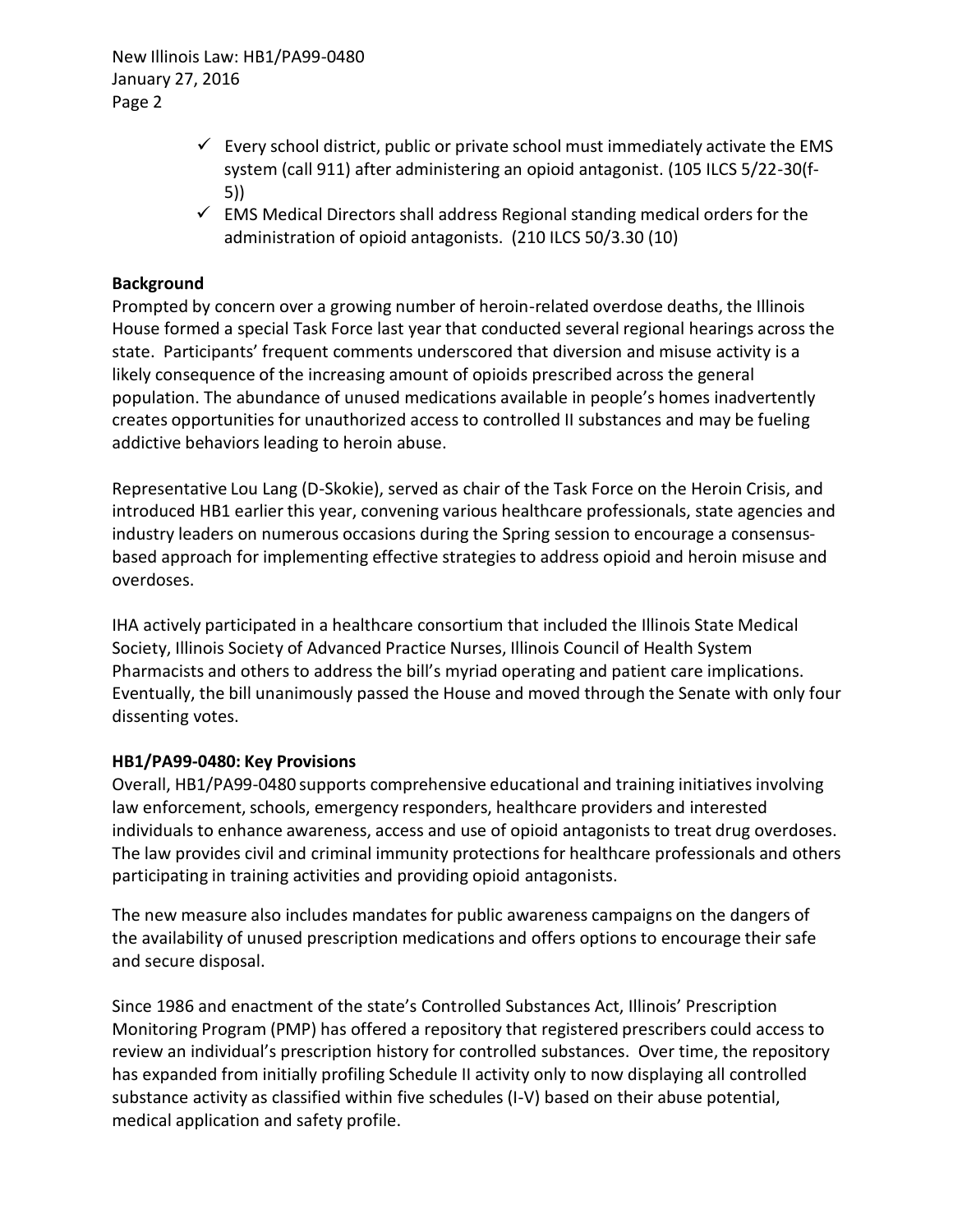New Illinois Law: HB1/PA99-0480 January 27, 2016 Page 3

HB1/PA99-0480 seeks to upgrade Illinois' PMP, transforming it from primarily a law enforcement tool for monitoring drug-seeking behavior to one that functions as a dynamic clinical resource for point-of-care prescribers.

Under the law, future PMP enhancements include:

- Requiring all pharmacies to transmit their prescriptive activity daily instead of the current weekly uploads;
- Automatically enrolling prescribers as they obtain or renew their individual controlled substances license;
- Enabling licensed prescribers to designate others to access the PMP on their behalf for retrieving an individual's prescription history;
- Lowering "medication shopping" thresholds for identifying individuals seeking controlled substances from prescriber or pharmacies within 30-day timeframe that may trigger an unsolicited DHS report to the prescriber;
- Supporting pilots and potential funding for technology upgradesto foster seamless electronic health record connectivity to the state's PMP;
- Requiring the Illinois Department of Human Services (DHS), the agency in charge of the PMP, to appoint a full-time Clinical Director for the PMP;
- Creating a new Advisory Committee, chaired by the Clinical Director and composed of prescribers and dispensers, including advance practitioners. Advisory Committee is charged with reviewing clinical guidelines for prescribing opioids and other controlled substances, including updates from the Food and Drug Administration, the Centers for Disease Control and Prevention and others;
- Establishing a peer review subcommittee comprised of representatives serving on the Advisory Committee to periodically review licensed prescribers and dispensers exceeding recommended practice standards for opioids and engage individuals in communication to explore their variance.
- Referrals to the Illinois Department of Financial and Professional Regulation for further investigation in cases where responses are insufficient or concerning; and
- Updating the DHS website as a "one-stop" information center, adding related opioid prescriptive content, medical studies, funding opportunities and continuing education opportunities.